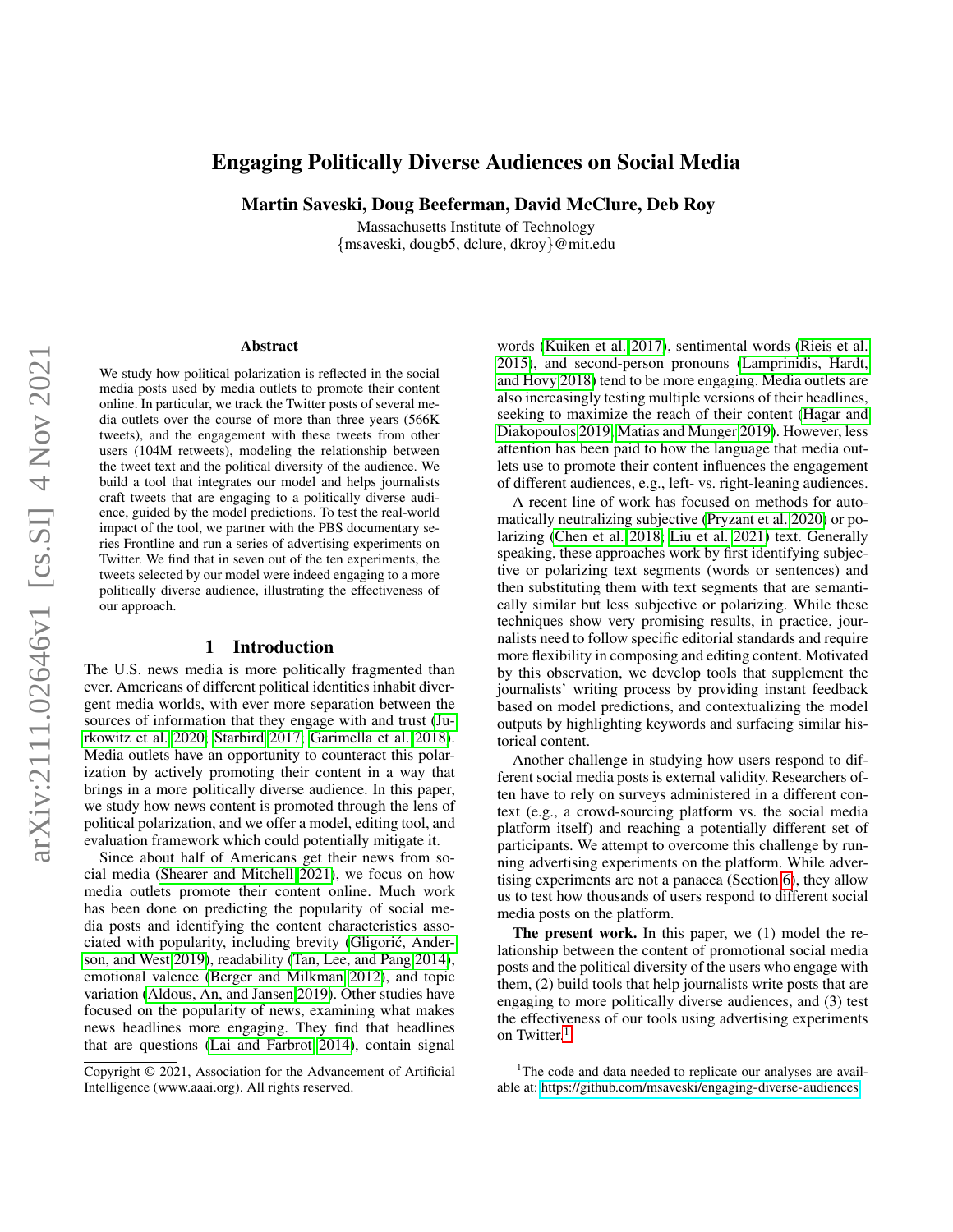To investigate the relationship between the post content and audience diversity, we tracked all tweets posted by five major media outlets across the political spectrum (New York Times, CNN, Wall Street Journal, Fox News, Breitbart; sorted left to right) and Frontline over more than three years, collecting over 566K tweets and 104M retweets (Section [2\)](#page-1-0). To measure the political diversity of each tweet's audience, we compute the entropy of the distribution of left- vs. rightleaning retweeters. Then, we use this data to train machine learning models that, given the tweet text, predict the political diversity of the audience (Section [4\)](#page-2-0).

To test our models in a real-world setting, we partner with the PBS documentary series Frontline. Frontline is a world-renowned investigative journalism program that produces in-depth documentaries on various domestic and international issues. Like other programs, Frontline uses social media to promote their films. However, as a PBS program, their goal is not just to maximize engagement but also to reach a politically diverse audience. We build a web application that integrates our models and helps Frontline's journalists craft tweets that are engaging to a more politically diverse audience, guided by the model predictions (Section [5\)](#page-6-0).

To test the effectiveness of our tools, we run a series of advertising experiments promoting Frontline's tweets (Section [6\)](#page-7-0). In each experiment, we select a pair of tweets about the same documentary—one predicted to be engaging to a less and another predicted to be engaging to a more politically diverse audience—and measure the engagement of left- and right-leaning users with each tweet. We find that in seven out of the ten advertising experiments, the treatment tweets were indeed engaging to a more politically diverse audience, illustrating the potential of our tools.

#### 2 Data

<span id="page-1-0"></span>Data Collection. To systematically study the relationship between posts' content and audience diversity, we collect a large number of tweets posted by media outlets and data related to the users who engaged with those tweets. We use the text of media outlets' tweets to characterize the content and the user data to characterize the audience's political leaning.

We tracked the tweets of five major media outlets and Frontline over more than three years, from January 2017 to March 2020. We selected the New York Times, CNN (left), Wall Street Journal (center), Fox News, and Breitbart (right) as they have large followings on Twitter, their tweets consistently receive a lot of engagement, and together they cover the full political spectrum [\(Bakshy, Messing, and Adamic](#page-10-2) [2015;](#page-10-2) [Budak, Goel, and Rao 2016\)](#page-11-15). Due to the limit of the number of tweets that we could ingest per month, we were unable to consider a larger set of outlets.

We collected 566K tweets and the corresponding 104M retweets. We note a drop in the volume of tweets posted by Fox News after Nov 8, 2019, when they stopped tweeting in protest against Twitter after a group of demonstrators posted the home address of Tucker Carlson, one of the network's show hosts. To avoid any bias due to data censoring, we excluded from the analysis tweets posted over the last week of the data collection period, but counted the new retweets of tweets posted prior to that.

Measuring Tweet Audience Diversity. To measure the political diversity of the audience of each news tweet, we compute the entropy of the retweeters' political alignment scores. We consider only retweets as they are a clear sign of agreement and endorsement of the content. We exclude socalled quote tweets, retweets with commentary, which can be used to express disagreement with the original tweet. To ensure that we have a reasonable estimate of the tweets' audience characteristics, we filter out tweets with fewer than three retweeters whose political alignment score we could estimate. Next, we describe how we estimate the political alignment scores, and in Section [4,](#page-2-0) we discuss our decision to discretize these scores.

Measuring User Alignment. To measure the users' political alignments, we analyze the links that they share in their tweets, retweets, and quote tweets. We build on previous work by Bakshy et al. [\(2015\)](#page-10-2), which demonstrates that left- and right-leaning users share significantly different content. Based on their analysis—grounded in the users' selfreported political leaning—they released political alignment scores for the 500 most shared domains with scores ranging from -2 (left-leaning) to +2 (right-leaning).

To calculate the political alignment of each user, we extract the URLs of the content that they posted, look up the political alignment of each URL domain, and take the average. We classify users with negative average alignment scores as left-leaning and users with positive average alignment scores as right-leaning. To collect tweets posted by the users, we use a 3-year snapshot of the Twitter Decahose, which includes a 10% sample of all public tweets posted between January 2017 and December 2019. We use a snapshot of the Decahose instead of the REST API to be able to retrieve more than 3,200 tweets allowed by the REST API and to have access to original instead of shortened tweet URLs. We consider only users who have shared at least three URLs.

### 3 Political Alignment Evaluation

Since our analyses extensively rely on the quality of the estimated political alignments, in this section, we thoroughly evaluate them by (1) comparing the composition of the users in our sample with the share of two-party votes in recent elections, (2) comparing with alignments estimated based on network information, and (3) running a survey on Mechanical Turk.

User Alignments: Comparison with the Share of Two-Party Vote per State. To validate the user political alignments, we compare the proportion of users classified as right-leaning in each U.S. state against the Republican share of the two-party vote in the 2016 presidential and 2018 midterm elections, following a similar methodology as [Bar-](#page-10-3)berá et al. [\(2015\)](#page-10-3) and [Demszky et al.](#page-11-16) [\(2019\)](#page-11-16). We use a sample of 2.3M users from our Decahose snapshot who had shared at least three URL domains with known alignment and whose location we could infer based on the location field in their user profiles. As shown in Figure [1,](#page-2-1) we find a strong correlation between the fraction of users classified as rightleaning in our dataset and both the proportion of votes for Donald Trump in 2016 ( $R^2 = 0.81$ , in a weighted linear regression adjusting for the number of users per state) and the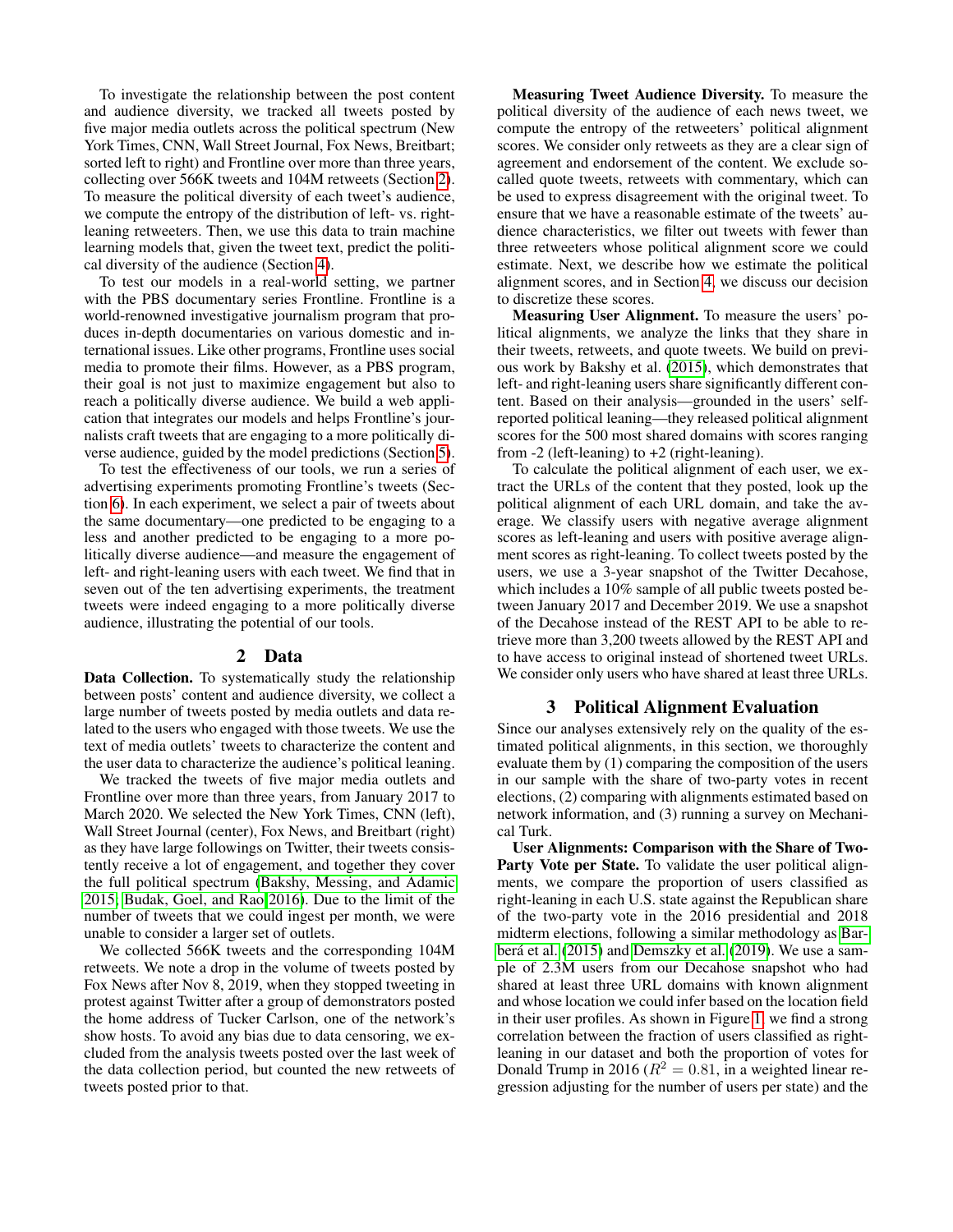<span id="page-2-1"></span>

Figure 1: Comparison between the proportion of rightleaning users in our dataset for each U.S. state and the proportion of right-leaning votes in the 2016 and 2018 elections.

proportion of votes for Republican candidates for the House of representatives in 2018 ( $R^2 = 0.78$ ).

Tweet Alignments: Comparison with Network-Based User Alignments. Next, we compare the alignment scores calculated based on the users' content sharing patterns with alignments inferred from the users' following patterns [\(Bar](#page-10-3)berá et al. 2015). The key idea behind this method is that users are more likely to follow accounts that align with their political views, including accounts with unambiguous leaning such as legislators.

For each tweet posted by the media outlets, we compute the average alignment of the retweeters based on their content sharing patterns and their following patterns. We find a very strong correlation between the average alignment scores of the retweeters computed using the two methods (Pearson  $R = 0.99, p < 2.2e^{-16}$ ). However, in 93% of the tweets, the alignments based on the content sharing patterns give us more information to estimate the tweets' alignment scores in our dataset. We can infer the user alignment scores of more retweeters per tweet and have enough information to compute the alignment scores of more tweets.

Tweet Audience Diversity: Survey. To further validate our measure of audience diversity, we run a Mechanical Turk survey asking left- and right-leaning participants whether they would consider sharing sample tweets. We build on recent work demonstrating that self-reported willingness to share political news in online surveys conducted on Mechanical Turk correlates with actual sharing on Twitter [\(Mosleh,](#page-11-17) [Pennycook, and Rand 2020\)](#page-11-17).

We sample ten tweets for each outlet and Frontline, excluding Fox News whose account was inactive at the time due to their boycott of Twitter. To ensure that the tweets in the survey were on current topics, we consider only tweets posted by the outlets during the six weeks before the survey. To ensure that the sample tweets capture the variation of tweet alignments, we take a stratified sample for each outlet: we first compute the deciles of the outlet's tweet alignment score distribution and then sample one tweet from each decile. We further ensure that the tweets do not require any additional context to understand and do not reveal the organization that posted them.

The survey includes 25 questions. We first explain to the participants that they will be shown a series of social media posts posted by major media outlets and that they will be asked whether they will consider sharing them. Then, we show them one tweet at a time and ask "Would you consider sharing the following post on social media?" We do not show the images or the headlines associated with the tweets. To avoid any bias due to ordering effects, we randomize the order of the questions and the order of the response buttons. To ensure high-quality responses, we invite only participants from the U.S. that have completed at least 100 tasks and have a high approval rate  $(>\!\!98\%)$ . We administer the survey such that, for each sample tweet, we obtain 50 responses by self-identified "Liberal" and 50 responses by self-identified "Conservative" participants. We compensate the participants 60 cents or roughly 9\$ per hour. The protocol was approved by the MIT IRB.

For each tweet, we compare (a) the fraction of rightleaning survey participants out of all survey participants who said that they would consider sharing the tweet with (b) the fraction of users classified as right-leaning that actually retweeted the tweet. We find a positive correlation between the survey responses and the fraction of right-leaning retweeters, Pearson  $R = 0.5$  ( $p = 0.0002$ ).

## 4 Predictive Modeling

<span id="page-2-0"></span>Next, we build models that given the tweet text predict the political diversity of the audience that engaged with the tweet. We discuss our approach for measuring audience diversity, evaluate the accuracy of different machine learning models, and interpret the most accurate model.

#### <span id="page-2-2"></span>4.1 Measuring Audience Diversity

Before discussing the pros and cons of any specific choices, we outline our goals and constraints in measuring audience diversity. First, the main goal is to adopt a measure that will allow us to quantify the extent to which both left- and rightleaning users engaged with a tweet. Second, the measure needs to be intuitive and easy to explain to non-experts, such as the journalists who will use the predictive models to compose new tweets. Third, we need a measure that we can use both in our predictive modeling and when running advertising experiments that test whether choosing tweets with predictive models actually leads to higher audience diversity.

Class Definitions. As we will discuss in more detail later, we are much more constrained in what we can measure during the advertising experiments. For instance, we can only specify the set of users who should see the ad and measure their overall engagement. Although we can have more granular measurements of the users' alignments, we will not be able to know the identities of the individual users who engaged with the content. This constrains us to a definition of audience diversity based on a categorical definition of the users' alignment. As such, we can run separate advertising campaigns for each category of users, measure their engagement, and calculate the diversity.

The most natural way to categorize users is by whether they are left- or right-leaning. This gives us an intuitive way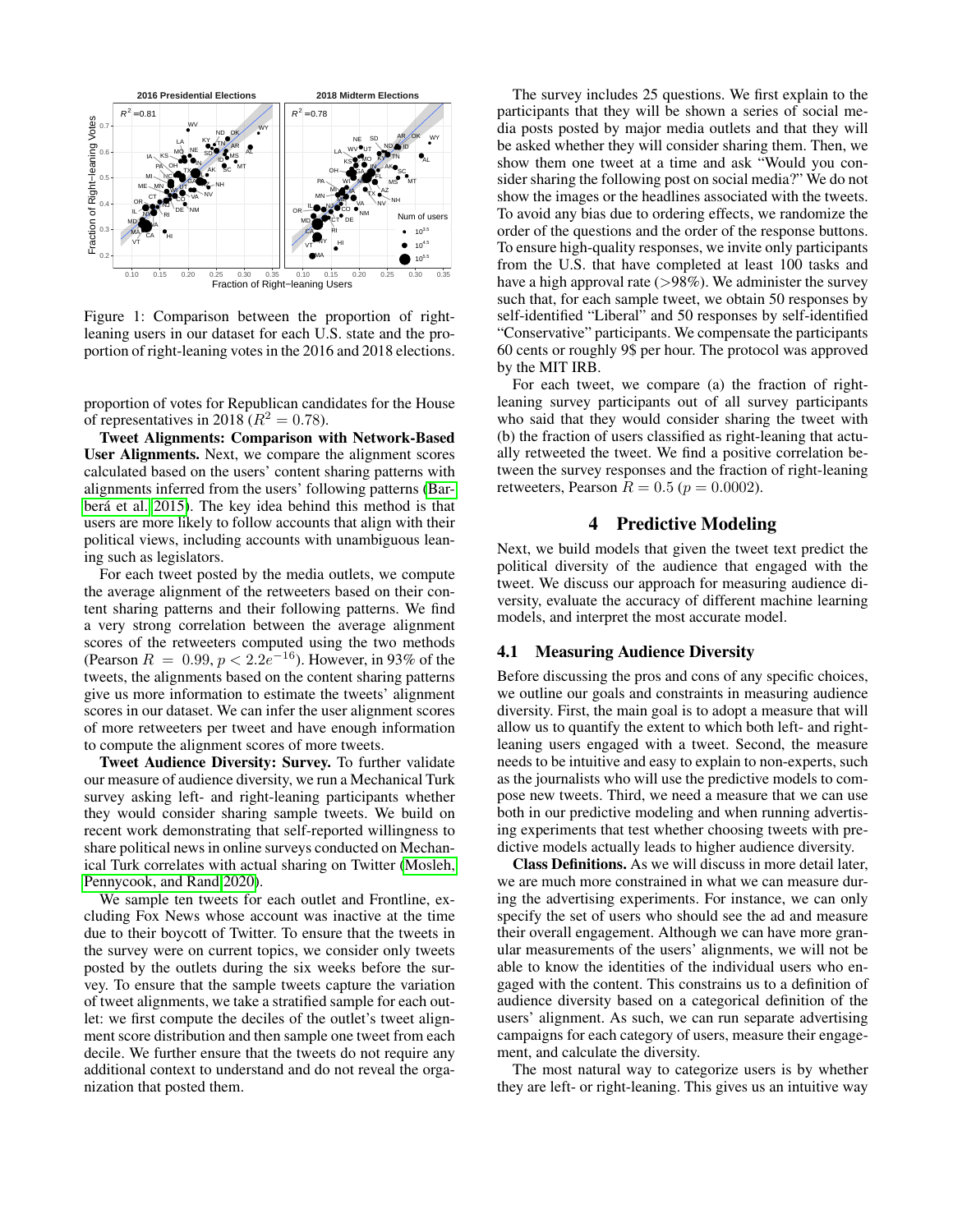to measure the diversity of a group of users: the group is most diverse if there is an equal number of left- and rightleaning users and least diverse if the group consists of only left- or only right-leaning users.

Alternatively, we can classify the users into more granular classes, e.g., far left, left, center, right, far right leaning. The benefit of doing so is that we preserve information from the continuous-valued alignment scores. However, such classification complicates the definition and interpretation of a diversity measure. First, it is unclear how to define diversity under this classification. Should a group of only centrist users have the same diversity as a group with an equal number of left- and right-leaning users? Should we weigh farleft and far-right leaning users more than merely left- and right-leaning users and by how much? Is a group of an equal number of far-left, left, and centrist users more diverse than a group of an equal number of left, centrist, and right-leaning users? Second, even if we answer these questions, explaining and interpreting such a definition is complicated by having to justify subjective choices made is deciding upon the categories.

With these trade-offs in mind, we opt for the binary classification of the users into left- and right-leaning categories.

Diversity Measure. Given the binary classification of the users to left- and right-leaning, one way to measure the diversity of a group of users is to define a discrete random variable X that takes two values, *left* and *right*, with respective probabilities p*left* and p*right*, and compute its entropy. The entropy is commonly used to measure diversity and is often referred to as the Diversity Index or Shannon Index. It is defined as:

$$
H(X) = -p_{\text{left}} \log_2(p_{\text{left}}) - p_{\text{right}} \log_2(p_{\text{right}}).
$$

It is maximized ( $H = 1$ ) when  $p_{\text{left}} = p_{\text{right}}$  and minimized  $(H = 0)$  when  $p_{\text{left}} = 0$  or  $p_{\text{right}} = 0$ .

To estimate p*left* and p*right* for each tweet, we use Maximum Likelihood Estimation with Laplace Smoothing, i.e., we add a pseudocount of one to the number of observed retweets by left- and right-leaning users:

$$
p_{\text{left}} = \frac{n_{\text{left}} + 1}{n_{\text{left}} + n_{\text{right}} + 2}, \ p_{\text{right}} = \frac{n_{\text{right}} + 1}{n_{\text{left}} + n_{\text{right}} + 2},
$$

where  $n_{left}$  and  $n_{right}$  is the number of observed retweets by left- and right-leaning users, respectively.

This estimation approach also has a Bayesian interpretation: it is equivalent to using a *Beta*(1,1) distribution as the conjugate prior for the parameters of a Binomial distribution. The smoothing has the most significant effect on the estimates of tweets with a small number of retweets, and its effect diminishes as the number of observed retweets increases. Note that we still consider only tweets with at least three retweets. From a practical perspective, the smoothing allows us to distinguish between polarizing tweets with a few retweets (e.g.,  $n_{left} = 3$ ,  $n_{right} = 0$ ) and polarizing tweets which have a lot of retweets (e.g.,  $n_{left} = 100$ ,  $n_{right} = 0$ ; in the latter case, we have much more information that suggests that the tweet is indeed very polarizing.

### 4.2 Learning Methods

Next, we build models that, given the tweet text, predict the political diversity of its audience. We consider a wide variety of models, from simple linear models on TF-IDF representations of the input text to recent neural network approaches for natural language processing.

Before we apply the models, we preprocess the input text (i.e., the outlets' tweets) by converting them to lower-case, removing punctuation, and replacing numbers with "#". We also remove any URLs and @mentions; however, we keep hashtags as they may carry important semantic information.

TF-IDF + Linear Models. We start with simple linear models. We consider three ways of representing the text in vector space. (1) We tokenize the (preprocessed) text and build a vocabulary of all uni-grams or all uni-grams and bigrams. (2) We build a vocabulary of all character n-grams of size three to five, either by including white spaces or respecting the token boundaries. (3) We also test a more sophisticated tokenization technique called SentencePiece [\(Kudo](#page-11-18) [2018\)](#page-11-18), which breaks up tokens into sub-token units selected by analyzing the full corpus. This approach allows us to handle unseen tokens and to control the vocabulary size. Regardless of how we build the vocabulary—uni-grams/bigrams, character n-grams, or sentence pieces—we always limit the vocabulary size to 32,000.

Next, given the vocabulary, we encode the tweets using TF-IDF feature representations. We also test whether standardizing the features helps. We scale the features to unit variance but do not center them in order to avoid breaking the sparsity structure of the data.

We test five model types: Linear Regression, Ridge Regression, Lasso, Elastic Net, and Support Vector Regression. For each model, except Linear Regression, we tune the strength of the L1 / L2 regularization parameter,  $\lambda \in$  $\{10^{-4}, 10^{-3}, 10^{-2}, 10^{-1}, 10^{0}, 10^{1}, 10^{2}\}$ , and train Elastic Nets with equal weight of the L1 and the L2 regularization.

Word Embeddings. We also consider models based on pre-trained word embeddings. We use the word2vec embeddings, trained on 6B tokens of Google News articles using language modeling as a training objective [\(Mikolov et al.](#page-11-19) [2013\)](#page-11-19). To obtain tweet embeddings, we consider two ways of aggregating the word embeddings. (1) We average the embeddings of the tweet's words. (2) We use self-attention: we compute an average of the word embeddings weighted by the words' attention scores, which we learn using a twolayer neural network followed by a softmax [\(Lin et al. 2017\)](#page-11-20).

After we aggregate the word embeddings, we feed the tweet representation into a series of fully-connected layers with ReLU activations, followed by a prediction layer. We tune several aspects of the learning procedure: whether we freeze or fine-tune the word2vec embeddings, the size of the layers in the attention network (64, 128, 256), and the number (0, 1, 2) and the size (128, 256, 512) of the fullyconnected layers.

Recurrent Neural Networks. RNNs are particularly suitable for natural language processing as they can be used to encode sequences of arbitrary length and capture dependencies between the tokens in a sequence. We consider two types of RNN architectures: LSTMs and GRUs. In both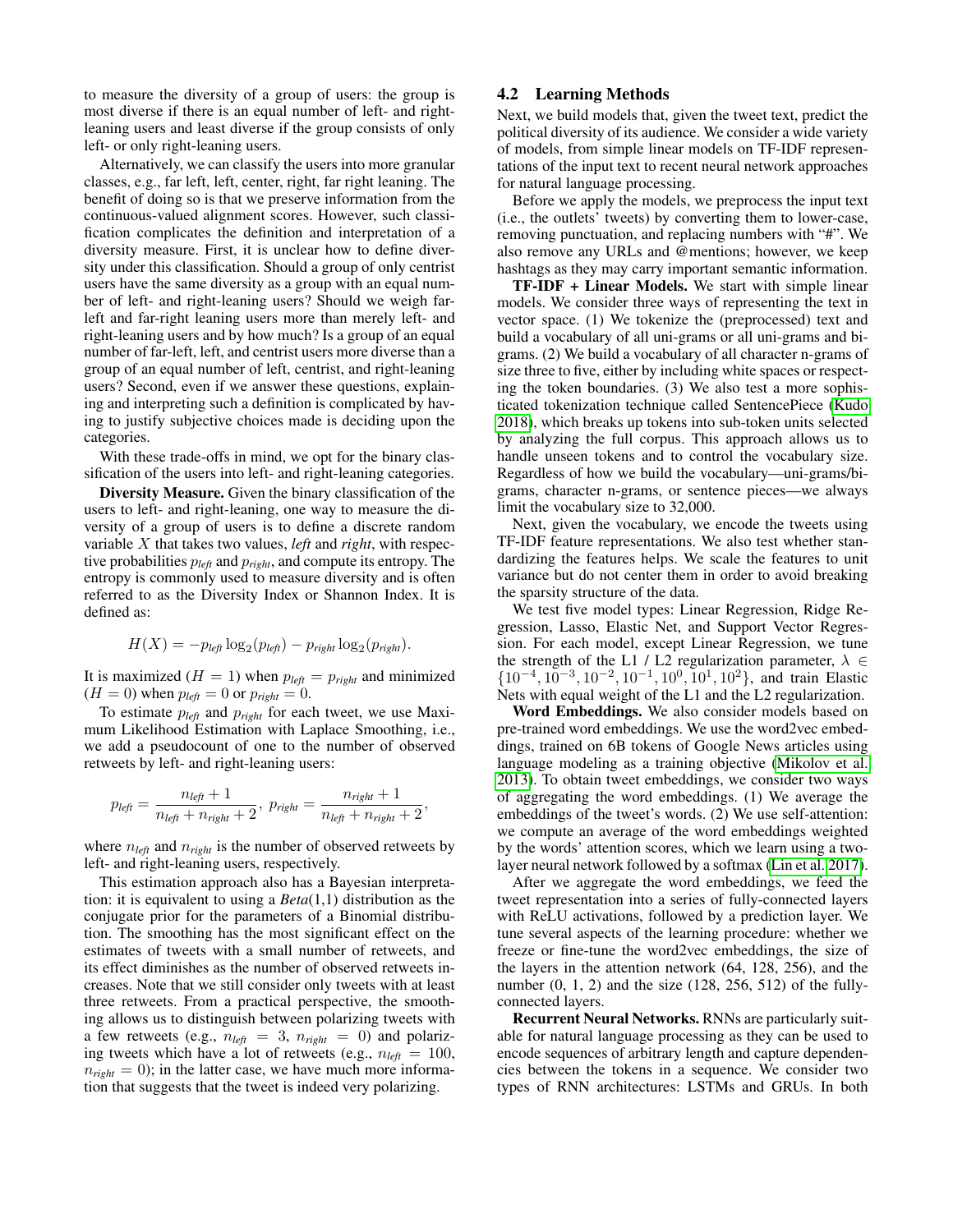cases, we train bi-directional models and use the pre-trained word2vec token embeddings as input.

RNNs output a representation/embedding of each token as they process the sequence. We consider three ways of aggregating the embeddings to obtain a tweet embedding. (1) We concatenate the last outputs of the RNN in both directions, left-to-right and right-to-left. Since the RNNs capture contextual information as they process each token, we expect the final outputs to capture longer dependencies. (2) We compute the mean embedding of the RNN outputs for each token. (3) We use self-attention [\(Lin et al. 2017\)](#page-11-20) and compute the mean embeddings of the RNN outputs weighted by the learned attention scores. Once we aggregate the token embeddings, we feed the tweet embedding into a series of fully-connected layers with ReLU activations.

We tune the network architecture by testing how the performance changes as we vary the size (128, 256, 512) and the number of RNN layers (1, 2, 3, 4), the pooling mechanism (last embedding, mean embedding, attention with different parameters of the attention network) and the number (0, 1, 2), size (128, 256, 512) and dropout rate (0.0, 0.3) of the fully-connected layers.

BERT. Bidirectional Encoder Representations from Transformers or BERT [\(Devlin et al. 2018\)](#page-11-21) is a language representation model that processes tokens in relation to all other tokens in the sentence, unlike RNN-based models that process tokens in order, one token at a time. BERT has been used to achieve state-of-the-art results in numerous NLP benchmarks and has been integrated into Google Search, leading to significant improvements in understanding and ranking search queries [\(Nayak 2019\)](#page-11-22).

To adopt BERT for our task, we average the token embeddings of the last Transformer layer and add a fully-connected layer with a dropout of 0.1 and ReLU activations, followed by a prediction layer. We initialize the network with the pre-trained BERT model and fine-tune it using our dataset. We use the Adam optimizer and batch size of 32 as recommended in the original paper.

#### 4.3 Experimental Protocol

To train the models, we split the dataset into 80% training, 10% validation, and 10% test sets using stratified random sampling to preserve the same distribution of tweets per outlet. Due to the long training times of some models, we were unable to run cross-validation. To tune the model architectures and hyper-parameters, we train the models on the training set, evaluate the model variations of the validation set to choose the best model, and measure its performance on the test set. Due to the large number of hyper-parameter combinations and long training times, it was too computationally expensive to perform a grid search. Instead, we first optimized one parameter at a time to find the most promising values and then tested the combinations of those values.

To train the neural models we evaluate the performance on the validation set after every epoch and stop training and select the last best model if the performance has not improved in the last 5 epochs for BERT and 10 epochs for all other models or if we have reached the maximum number of epochs, 15 for BERT and 100 for all other models.

<span id="page-4-0"></span>

Figure 2: Test performance of the regression models predicting the tweets' audience diversity given the tweet text. The error bars represent 95% confidence intervals.

We train the networks using mini-batches of size 32 for BERT and size 64 for all other models. To prevent the gradients from exploding, we clip them to a unit L2 norm after every mini-batch. We use the Adam optimizer setting  $\beta_1 = 0.9, \beta_2 = 0.999$ , and L2 weight decay of 0.01. We consider the following learning rates for BERT,  $lr \in$  ${2 \times 10^{-5}, 3 \times 10^{-5}, 4 \times 10^{-5}, 5 \times 10^{-5}}$  as recommended in [\(Devlin et al. 2018\)](#page-11-21), and a larger set of values for all other models,  $lr \in \{10^{-1}, 10^{-2}, 10^{-3}, 10^{-4}, 10^{-5}, 10^{-6}, 10^{-7}\}.$ We use Mean Squared Error as a loss function for all neural models. We use Normal approximation to compute confidence intervals of the error rates, but note that bootstrapping the test set and calculating the 2.5 and 97.5 percentile leads to very similar results.

#### 4.4 Results

In Figure [2,](#page-4-0) we show the Mean Absolute Error (MAE) and the Mean Squared Error (MSE) of the models on the test set using the hyper-parameters that performed best on the validation set. To put the results in perspective, we use two constant predictors as baselines: the mean ( $\mu = 0.44$ ) and the median ( $\mu_{\frac{1}{6}} = 0.37$ ) of the tweets' audience diversity in the training set. The mean minimizes the MSE, and the median minimizes the MAE of the target variable in the training set.

We find that all linear models trained on the TF-IDF representations of the tweet text perform significantly better than the baselines. All models have a similar performance with MAE ranging between 0.18 and 0.184. We observe that tokenizing the text using SentencePiece tokenization and including all uni-grams and bi-grams in the vocabulary leads to the best performance for all linear models except for SVR, which works slightly better with regular tokenization.

We find that the mean word embedding of the tweet tokens is not a good predictor of the tweet audience diversity. In fact, the models based on averaging the word2vec em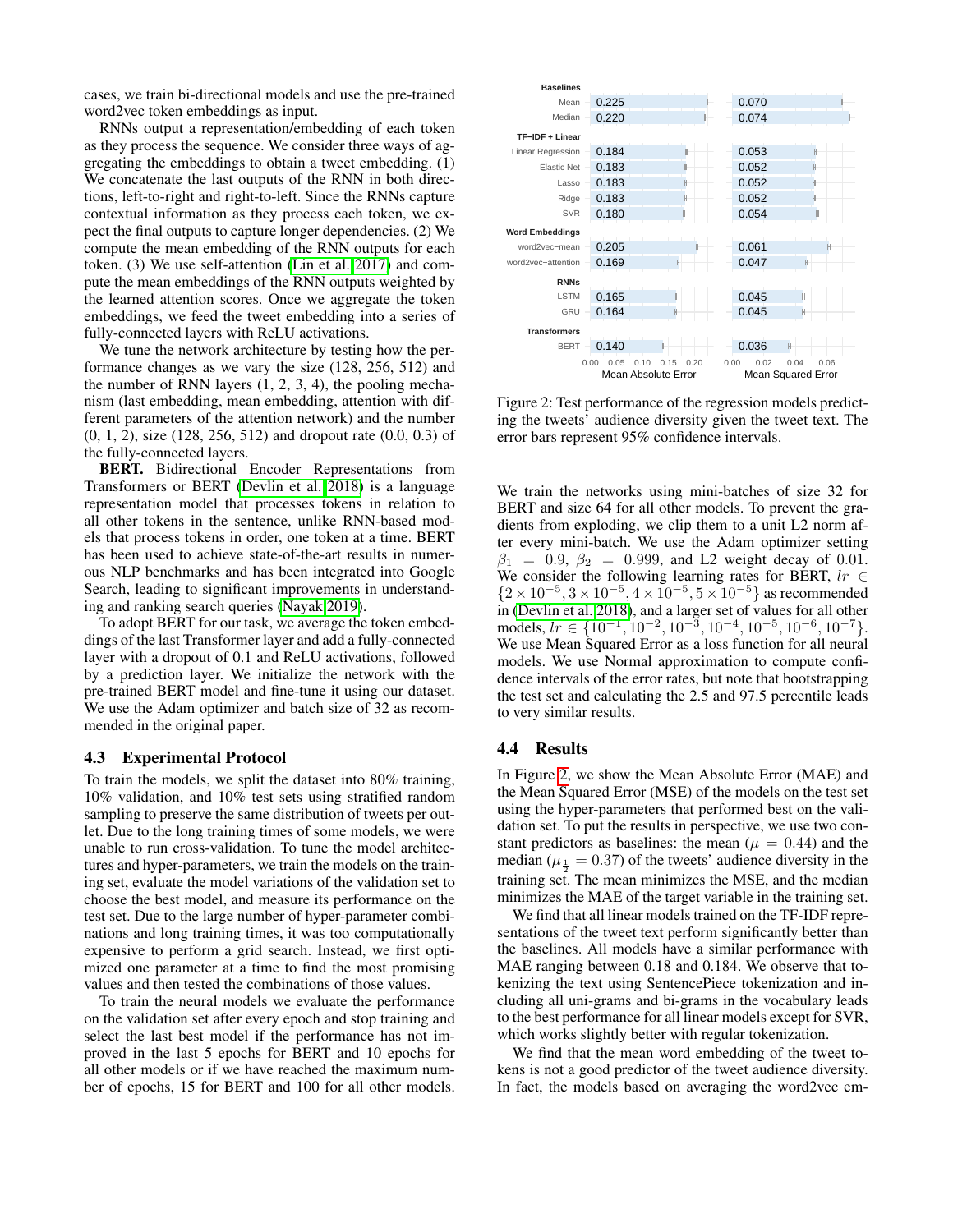beddings perform worse than the linear models trained on TF-IDF features. However, using self-attention, i.e., learning different weights for each word embedding, leads to significantly better results, improving over the linear models.

We observe that the RNNs work slightly better than the word2vec embeddings with self-attention. The two variants, GRUs and LSTMs, achieve very similar results. Both models perform best when aggregating the RNNs outputs using self-attention and using a single RNN layer.

Finally, we find that the fine-tuned BERT model performs best, significantly outperforming the RNN models. It achieves a MAE of 0.14 and a MSE of 0.036. We observed that the model performs well with different learning rates and different sizes of the final fully-connected layer that we added to the network architecture. We note that the BERT model also performs best when we evaluate the predictive performance for each outlet individually. We use this model for all subsequent analyses.

### <span id="page-5-2"></span>4.5 Model Interpretation

Next, we examine the fine-tuned BERT model that achieves the best out-of-sample prediction performance. We use a popular model interpretation method to attribute predictions to the presence of specific input words. Aggregating these *attribution values* across inputs gives us insight about what kinds of words are most aligned with audience diversity. We examine several lexical categories based on part of speech, subjectivity, sentiment level, and emotional type.

Word Attribution Values Using Integrated Gradients. While highly predictive, deep neural models like BERT are known to be difficult to interpret. To attribute the model predictions to input words, we used Integrated Gradients [\(Sun](#page-11-23)[dararajan, Taly, and Yan 2017\)](#page-11-23). This method has two attractive properties: (1) sensitivity, i.e., any change of an input feature in a single instance that changes the model prediction is given a non-zero attribution value; and (2) implementation invariance, i.e., the attribution values of models that produce the same outputs for all inputs are always the same, regardless of their implementation. Integrated Gradients computes an attribution value for each feature in an input instance that represents how much its presence changed the model pre-diction relative to other features.<sup>[2](#page-5-0)</sup> A positive attribution indicates that the input feature is positively correlated with the model output for the given instance and a negative attribution indicates a negative correlation.

As BERT splits the input text into word-pieces instead of words, we sum the attribution values of the constituent word-pieces to obtain attribution values for whole words. To quantify the overall influence of a word on the model predictions, we compute the mean and confidence interval of its attribution value across all documents in the test set  $(N_{test} = 56.6K)$ . Similarly, to compute the overall influence of a set of words (e.g., positive words), we compute the mean of the attribution values of all words in the set across all documents in the test set.

<span id="page-5-1"></span>

Figure 3: Analysis of the attributions of the model predictions to the presence of input words from five lexical categories relative to the absence of a signal. The error bars represent 95% confidence intervals over the test set.

Attribution Analyses. Next, we investigate the attribution values of various word categories (Figure [3\)](#page-5-1).

 $\triangleright$  *Articles.* We start by comparing the attribution values of definite (the) vs. indefinite articles (a, an). Previous studies have found that indefinite articles are more frequent than definite articles in viral tweets [\(Tan, Lee, and Pang](#page-11-5) [2014\)](#page-11-5) and memorable movie quotes [\(Danescu-Niculescu-](#page-11-24)[Mizil et al. 2012\)](#page-11-24). In contrast, we find that, on average, definite articles have larger attribution values than indefinite articles, suggesting that specificity in the posts' language is correlated with higher audience diversity.

 $\triangleright$  *Pronouns.* To examine the attribution values of personal pronouns, we use the pronouns listed in the LIWC lexicon [\(Pennebaker et al. 2015\)](#page-11-25). Past work has found that first-person pronouns occur more often in successful novels [\(Ashok, Feng, and Choi 2013\)](#page-10-4) and that third-person pronouns occur more often in viral tweets [\(Tan, Lee, and Pang](#page-11-5) [2014\)](#page-11-5). We find that the attribution values of first-person pronouns are negatively correlated, while the attribution values of second- and third-person pronouns are positively correlated with predictions of high audience diversity.

. *Subjectivity.* We investigate the impact of strongly vs. weakly subjective words using the MPQA subjectivity lexicon [\(Wilson, Wiebe, and Hoffmann 2005\)](#page-11-26). Strongly subjective words are those that are subjective in most contexts, while weakly subjective words are those that are subjective only in some contexts. Recasens et al. [\(2013\)](#page-11-27) find that the presence of both weakly and strongly subjective words is predictive of bias in Wikipedia articles. We find that weakly subjective words are positively, while strongly subjective words are slightly negatively correlated with predictions of high audience diversity.

<span id="page-5-0"></span> $^{2}$ As recommended in [\(Sundararajan, Taly, and Yan 2017\)](#page-11-23), we use a sequence of padding tokens as a reference input to represent the absence of a signal.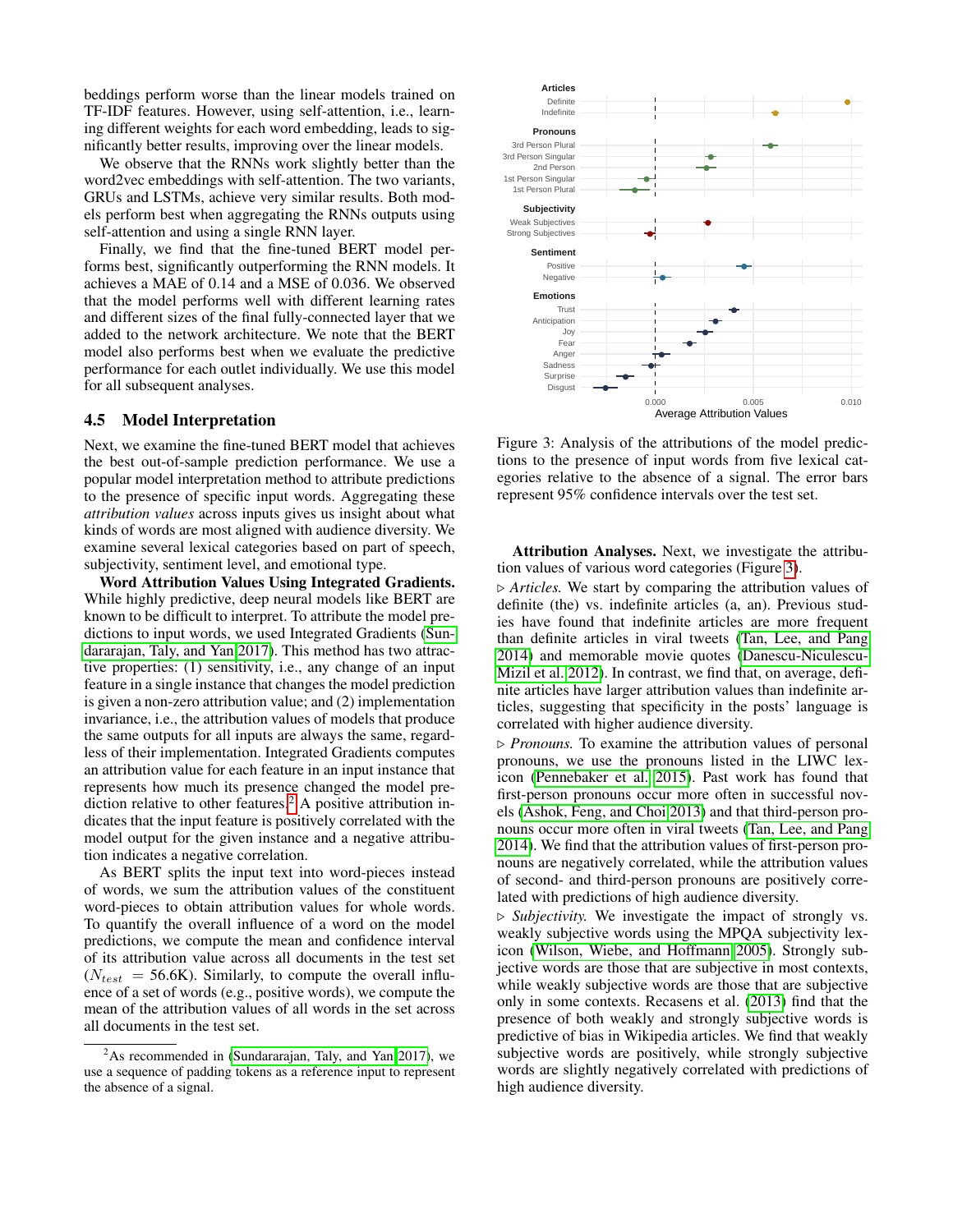$\triangleright$  *Sentiment.* We analyze the influence of words with positive vs. negative sentiment on the model predictions. We use the lists of positive and negative emotion words in LIWC [\(Pen](#page-11-25)[nebaker et al. 2015\)](#page-11-25), but note that using the MPQA [\(Wil](#page-11-26)[son, Wiebe, and Hoffmann 2005\)](#page-11-26) and NRC [\(Mohammad](#page-11-28) [and Turney 2013\)](#page-11-28) sentiment lexicons leads to the same conclusions. Previous studies have found that positive news articles are more popular than negative ones [\(Berger and Milk](#page-10-0)[man 2012\)](#page-10-0) and that viral tweets are more likely to contain both positive and negative words [\(Tan, Lee, and Pang 2014\)](#page-11-5). We find that positive words have positive attribution values, while negative words have attribution values close to zero, suggesting that the presence of positive words leads to predictions of higher audience diversity.

. *Emotions.* Finally, we use the NRC [\(Mohammad and Tur](#page-11-28)[ney 2013\)](#page-11-28) emotions lexicon to analyze the attribution values of words associated with specific emotions. We find that words that evoke trust, anticipation, joy, and fear have positive attribution values, words that evoke anger and sadness have attribution values close to zero, and words that evoke surprise and disgust have negative attribution values.

In summary, we find that posts that contain definite articles, second- and third-person pronouns, less subjective, and more positive words are seen as more likely to have higher audience diversity by the model.

## 5 Web Application

<span id="page-6-0"></span>To make the models more easily accessible to Frontline's journalists, we build a web application that surfaces the model predictions. The goal of the application is to allow the journalists to quickly iterate on tweet drafts based on the model predictions and to help them select candidate tweets from film transcripts.

### 5.1 Main User Interface

Figure [4](#page-6-1) shows a screenshot of the main page of the application. The users can enter draft tweets in the input box (Figure [4#](#page-6-1)1), press submit, and get the model predictions in the results table. The input can consist of multiple tweets, separated by a new line, and each tweet can consist of multiple sentences that will be scored together.

The results table (Figure [4#](#page-6-1)2) shows the input text and the predicted "bridginess" score, a user-friendly name for the audience diversity measure based on the entropy of the distribution of left- vs. right-leaning users (Section [4\)](#page-2-0). The color of the table cells containing the scores varies from light-green for non-bridging tweets to dark-green for bridging tweets.

Based on the journalists' feedback, we also added tweet alignment score predictions. The goal of these scores is to supplement the bridginess scores. To make the alignment predictions, we trained a BERT model equivalent to the one we used to make the bridginess predictions, but instead of the entropy, we used the retweeters' average political alignment score as a target. Similar to the bridginess scores, we vary the color of the table cells that contain the alignment scores on a gradient from blue (if the score is negative, i.e., the tweet is predicted to be more engaging to left-leaning users) to red (if the score is positive).

<span id="page-6-1"></span>

Figure 4: Screenshot of the web application's user interface.

### 5.2 Explanations

After the initial user tests of the tool, the main feedback we received was that while the scores are informative, it is often unclear why the model makes the predictions it does. To address this, we show two kinds of explanations to supplement the predictions: (1) we highlight certain words in the tweets and display relevant corpus statistics, and (2) we show historical tweets that are semantically similar to the input tweet and have a high bridginess score.

Word Highlighting. We compute how often each word is retweeted by left- and right-leaning users. More specifically, we compute the probability p(*word* | *left-leaning*) (and p(*word* | *right-leaning*)) as the ratio between the number of times the word appears in retweets by left- (right-) leaning users and the total number of words in all retweets by left- (right-) leaning users. We highlight the words of the input text in blue or red depending on whether they are more likely to be retweeted by left- or right-leaning users, and we set the brightness of the color in proportion to the ratio between the two quantities (p(*word* | *left-leaning*) and p(*word* | *right-leaning*)). We also compute how often each word appears in tweets posted by each of the five media outlets and Frontline. When the user hovers over the word, a pop-up shows the different word statistics (Figure [4#](#page-6-1)3).

Beyond highlighting words based on simple word statistics, we also considered two other, more sophisticated approaches. (1) A common way of visualizing which words in the text were most important in the model prediction is to use the self-attention weights. However, recent studies have shown that attention weights do not provide meaningful explanations for the model predictions [\(Jain and Wallace](#page-11-29) [2019\)](#page-11-29). (2) We also considered using Integrated Gradients the method we used in Section [4.5—](#page-5-2)but found that it takes about 10 to 20 seconds to compute the attributions on a sin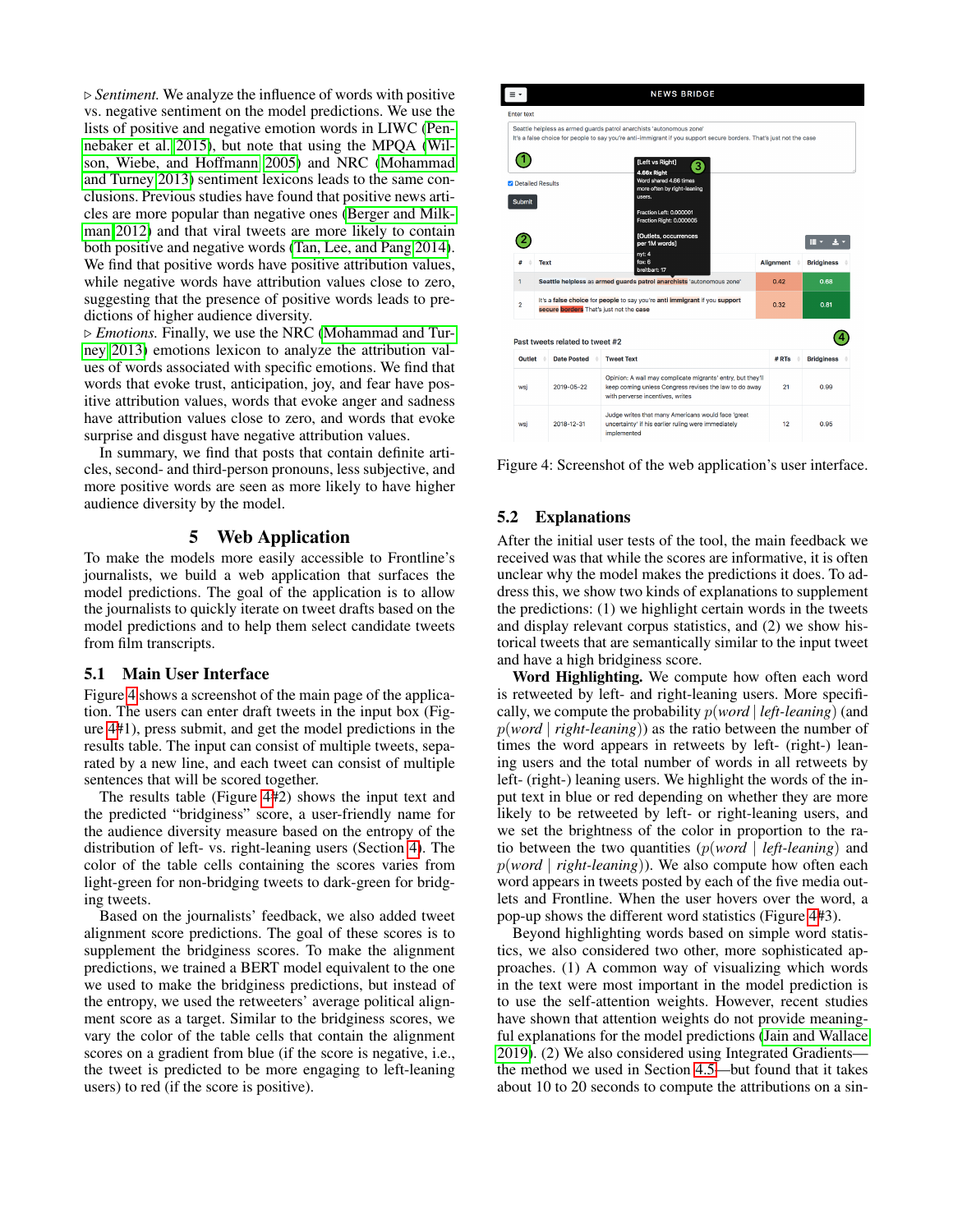gle prediction. Since the goal of this tool is to allow journalists to quickly iterate on the tweet text based on the model predictions, we decided that increasing the latency of the predictions would significantly degrade the user experience.

Similar Historical Tweets. One of BERT's main advantages is that it models the relationships between all the words in the sentence together. As a result, highlighting individual words is unlikely to fully explain its predictions. Therefore, in addition to providing word statistics, we also show similar historical tweets that were bridging. The goal is to show the user sample tweets that look similar to the model but have a higher bridginess score. To represent the tweets, we use the embeddings generated in the last layer of BERT. We save the embeddings of all tweets in the dataset, and given the embedding of the input tweet, we find the nearest neighbors in the embedding space. To index and search the tweet embeddings efficiently, we use *Faiss* (Johnson, Douze, and Jégou [2019\)](#page-11-30), a library for similarity search of dense vectors. When the user clicks one of the rows in the results table, we show the ten most similar tweets to the input tweet, including when they were posted, by which outlet, how many retweets they received, and their bridginess score (Figure [4#](#page-6-1)4).

# 5.3 Transcript Analysis

To streamline the selection of bridging tweets, we also analyze the transcripts of the Frontline documentaries and show the results through an interactive interface. Frontline's tweets often include quotes from the documentaries, and our models can help with the selection of quotes or film segments that might be engaging to a politically diverse audience. Since the models are trained on a different domain, tweets vs. transcripts, the goal is not to select transcript segments to be posted as promotional tweets but rather to help identify segments that can serve as a good starting point for composing bridging tweets.

To analyze each transcript, we parse the transcript segments and use the BERT models to predict the expected bridginess and alignment scores of each segment. To provide an overview of the predictions, we plot the scores against the segment number and show a table of the results that includes the segment number, the speaker, the segment text, and the predicted scores. We received very positive feedback from the journalists about this feature of the web application.

### 6 Advertising Experiments

<span id="page-7-0"></span>Next, we test whether the predictive models we developed can be effectively used to compose tweets that engage a more politically diverse audience. In partnership with Frontline, we ran ten advertising experiments on Twitter between May and August of 2020. In each experiment, we selected a pair of tweets—one predicted to be engaging to a more (treatment) and one predicted to be engaging to a less (control) diverse audience by our model—and measured the engagement of left- and right-leaning users with each tweet. While the advertising experiments presented in this section are not randomized experiments, they are the only way to run experiments on the platform and measure how thousands of Twitter users respond to the test tweets. In this section, we

<span id="page-7-1"></span>

Figure 5: Advertising experiments setup. The treatment and control are tweets predicted to be engaging to more and less politically diverse audiences, respectively. The tweets are selected using the predictions of the best-performing model.

discuss how the advertising campaigns were set up, explain how the target audiences and the test tweets were selected, and summarize the results of the experiments.

### 6.1 Campaign Setup

We start by describing the setup of the advertising experiments. One of the challenges in measuring the audience diversity of the test tweets is that the Twitter advertising platform only reports aggregate metrics of engagement and does not report the engagement levels by users with different political leanings. To address this issue, we run two campaigns for each test tweet—one targeting only left-leaning users and another targeting only right-leaning users—and measure the aggregate engagement of each group. Thus, in each experiment, testing a pair of tweets, we run four campaigns in total (Figure [5\)](#page-7-1).

We run all experiments for five days, Wednesday to Sunday, since Frontline airs new documentaries on Tuesday evenings.<sup>[3](#page-7-2)</sup> To avoid any time-related confounders, we schedule all four campaigns in each experiment to start and end at the exact same time. The Twitter advertising platform requires us to specify a campaign objective, which is aimed to help advertisers maximize their ROI. We use "awareness" as a campaign objective which, unlike other objectives, optimizes for reach and does not explicitly optimize engagement. We set this objective to minimize the interference of the advertising engine and ensure that the test tweets are not shown only to users who are likely to engage with them.

We set the budget for each of the four campaigns to \$250 and capped the daily budget to \$50 to spread out the experiments. To make sure that the test tweets are shown to as many of the targeted users as possible, we bid at \$15 / 1,000 impressions, significantly higher than the range recommended by the advertising platform, \$3.5–\$6 / 1,000 impressions. Also, to ensure that users in one group are not exposed to the advertisements more often, we limit the number of impressions per user to one.

To ensure that users are not exposed to both the treatment and control tweets, we used so-called "promoted-only tweets". These tweets are shown only to the users selected to see the advertisements and do not appear on the account page (i.e., @frontlinepbs), the followers' timelines, or the

<span id="page-7-2"></span> $3E$ xcept for one experiment, which we had to relaunch two days later after discovering a misspelling in one of the test tweets.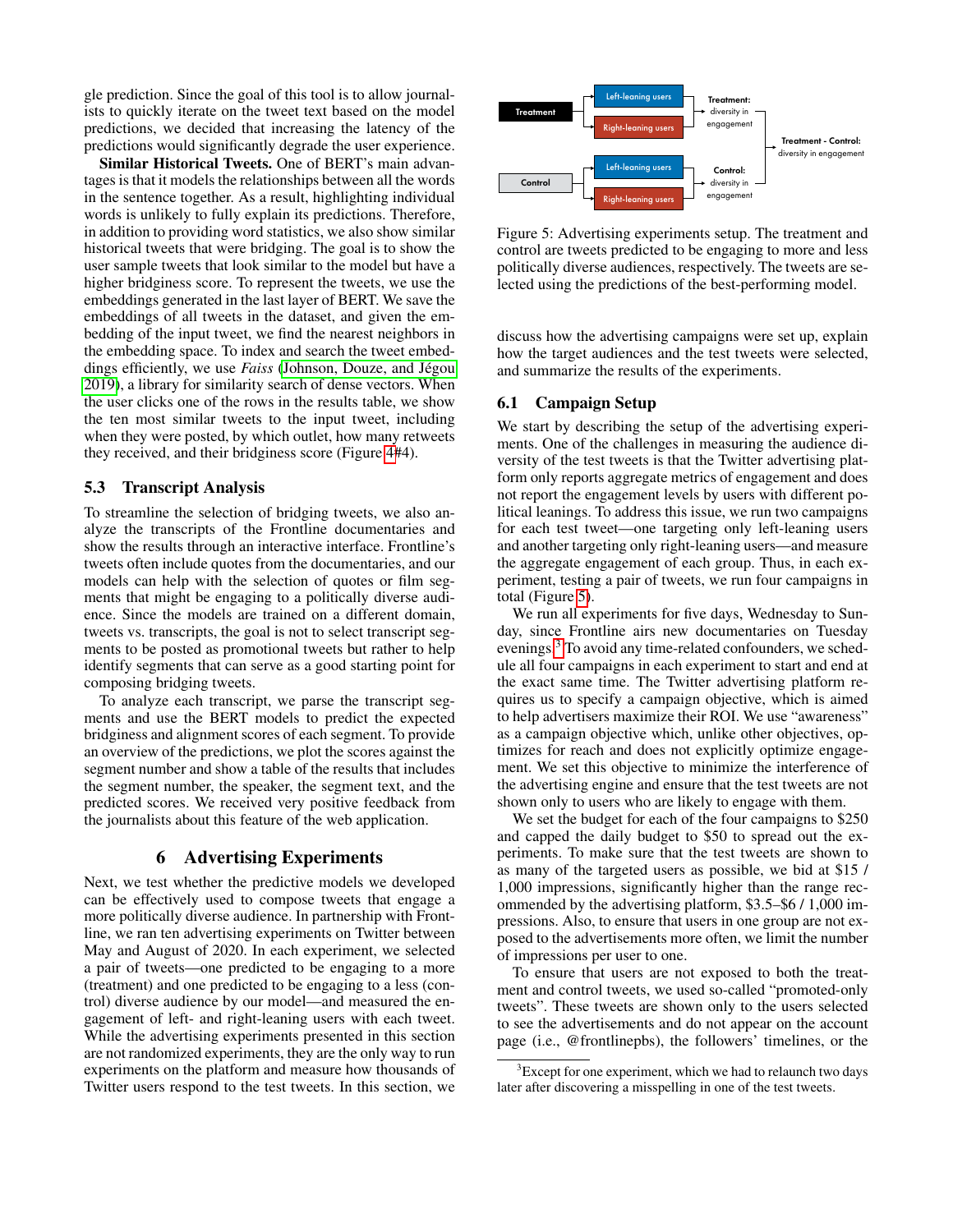search results. Promoted tweets are the same as organic tweets in every aspect except that they have a "Promoted" label at the bottom of the tweet.

To ensure that the test tweets are shown only to leftleaning or only to right-leaning users, we target so-called "tailored audiences". Rather than specifying the target audience using audience characteristics (e.g., age: 25-49), the tailored audiences allow us to specify a custom set of users by uploading a list of user ids. Next, we discuss how we selected the custom audiences.

### <span id="page-8-2"></span>6.2 Audience Selection

To select the users who will be exposed to the test tweets, we consider only the followers of @frontlinepbs and the followers' followers (i.e., two hops away from the Frontline ac-count<sup>[4](#page-8-0)</sup>). Initially, we included only Frontline followers, but to ensure that enough users are eventually exposed to the tweets, we had to expand this set. Out of these users, we further restrict to users whose political alignment we can estimate based on their content-sharing patterns.

We randomly select 200K users for each experiment, 100K left- and 100K right-leaning users, and, within each group, we randomly assign half of them to treatment and half of them to control (treatment-left: 50K, control-left: 50K, treatment-right: 50K, control-right: 50K). We ensure that an equal proportion of @frontlinepbs followers vs. followers of followers is assigned to each treatment arm.

Once we make the assignments, we perform a number of balance checks to ensure that there are no systematic differences between users in different groups. We test for balance between three pairs of groups: (1) left-leaning users in treatment vs. control, (2) right-leaning users in treatment vs. control, (3) all users in treatment vs. all users in control. We consider the following user characteristics: number of posts, likes, followers, friends, tenure on Twitter, and the numerical estimate of their political alignment. We log the number of posts, likes, friends, and followers, since their distributions are highly skewed. We run two types of covariate balance analysis. (1) We regress the user characteristics on the treatment assignment using logistic regression and ensure that none of the coefficients are statistically significant. (2) We use a permutation test, i.e., we compare the log-likelihood of the logistic model regressing the user characteristics on the treatment assignment with its empirical distribution under random reassignments of treatment that follow the same randomization scheme [\(Gerber and Green 2012\)](#page-11-31). To obtain the empirical null distribution, we measure the log-likelihood of 10K reassignments.

Once we have selected the audiences, we upload them to the Twitter advertising platform. While we upload a list of 50K user ids, only 15K–18K (i.e., 32%–37%) of them could be targeted. According to the documentation, inactive users are excluded from the tailored audience, but it is unclear what criteria are used to determine whether a user is active. Furthermore, when we use the tailored audiences to run a campaign, only 8.5K–9K (i.e., 17%–18%) of the users are shown the test tweets. There might be several factors that lead to this: (1) the users may simply be less active and not have used Twitter when we ran the campaign, (2) the users might be very desirable and many other campaigns may have bid for them, or (3) Twitter's algorithm has predicted that they are less likely to engage with the tweet and has given less priority to our campaign. There could be other factors we are not aware of. Since we have no control over who will be exposed to the test tweets, this is where our experiments depart from traditional A/B tests.

We note that left-leaning users are both more likely to be part of the tailored audience and more likely to be shown the test tweets. Among other reasons, this might be because they are more active or because the advertising engine predicts that they have a higher affinity to engage with Frontline's content. While there are differences between the left- and right-leaning subgroups, the treatment and control groups as a whole are very similar (more details in Section [6.4\)](#page-8-1).

#### 6.3 Content Selection

All test tweets were composed by Frontline's journalists using the web application (Section [5\)](#page-6-0) which surfaces the predictions of the best-performing model (Section [4\)](#page-2-0). To select the tweets, they relied on the predicted audience diversity score, which we refer to as the "bridginess" score in the web application (Figure [4\)](#page-6-1). While we administered the advertising campaigns, we were not involved in the selection process and only provided guidance on how to use our tools.

We instructed the journalists to ensure that the difference in the audience diversity predictions between treatment and control tweets in each experiment is at least 0.1. Across the ten experiments, the average difference of the model predictions between the treatment and control tweets was 0.25 (min: 0.1, max: 0.4). In any single experiment, the treatment and control tweets were composed by the same journalist.

To avoid any topical confounders, the pair of treatment and control tweets in each experiment was about the same documentary. All test tweets included a link to the relevant documentary and a promotional image. We used the same promotional image in both the treatment and control tweets in each experiment. To maximize the integrity of the experiments, we ensure that none of the test tweets were previously published, i.e., posted on Twitter or any other social media platforms.

The tweets posted by Frontline go through the same editorial scrutiny as other content published by Frontline and need to be approved before publication. All tweets were approved by the same editorial board. The timing of the experiments was also determined by Frontline's schedule. As we mentioned earlier, each pair of tweets was tested during the same time frame.

### <span id="page-8-1"></span>6.4 Results

Next, we analyze the results of the experiments. We start by establishing the validity of the experimental design. We compare the aggregate statistics of the users that were exposed to the treatment and control tweets in each of the

<span id="page-8-0"></span><sup>&</sup>lt;sup>4</sup>Due to the limits of the Twitter API, we do not include the followers of @frontlinepbs followers with more than 5,000 followers. They constituted only 3.85% of all @frontlinepbs followers.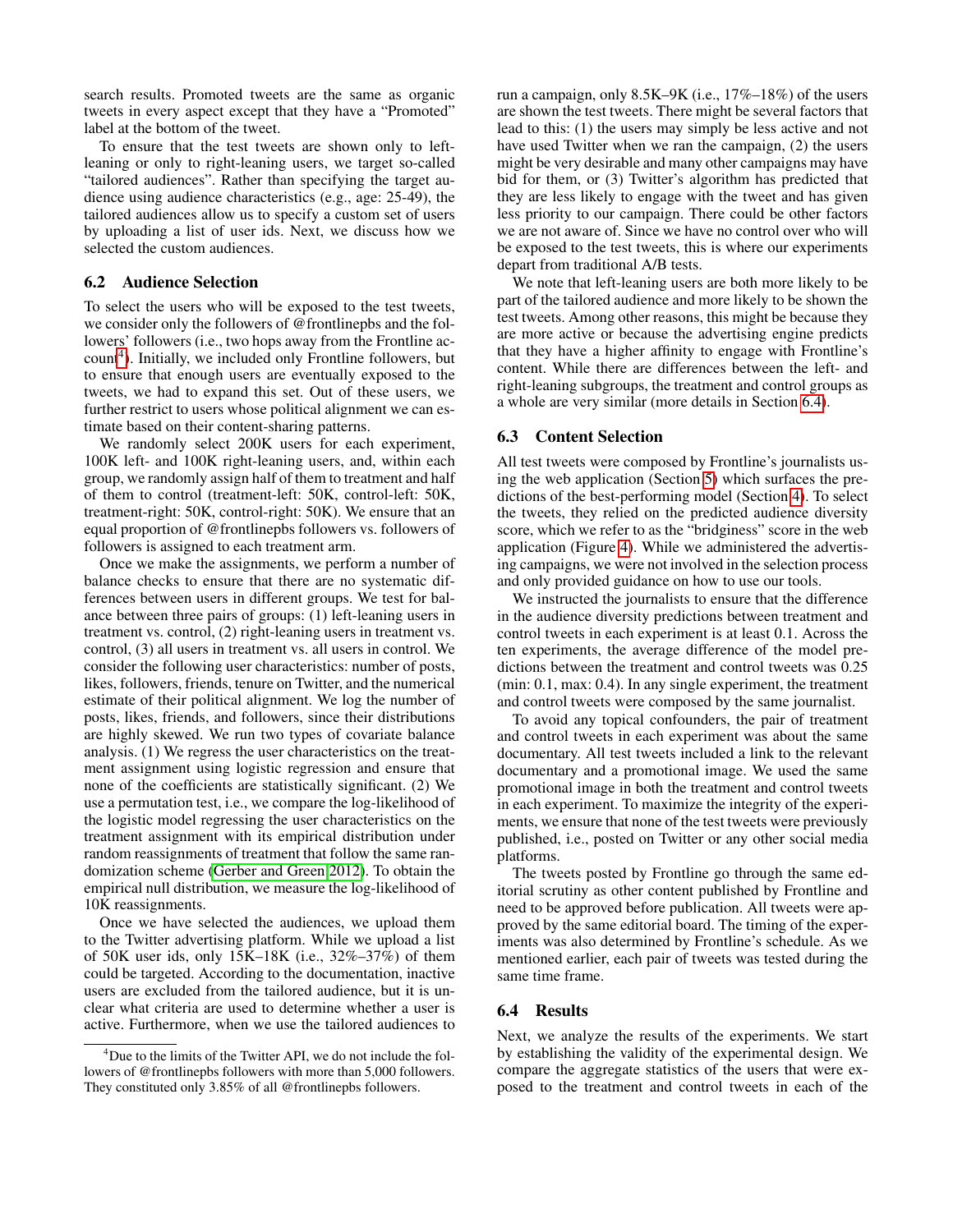ten experiments. We consider three key user characteristics reported by the Twitter advertising platform: age (18- 24/25-49/50+), gender (male/female), and language (English/other). We do not find any systematic differences between (1) the users exposed to the treatment and control tweets ( $p = 0.9$ , permutation test, descibed in Section [6.2\)](#page-8-2), (2) the left-leaning users exposed to the treatment and control tweets ( $p = 0.4$ ), or (3) right-leaning users exposed to the treatment and control tweets ( $p = 0.3$ ). These results suggest that differences in the observed diversity of engagement between the treatment and control tweets are not due to an imbalance between the two groups.

Next, we turn to the main outcome of the experiments. We measure the diversity of the audience engagement of the treatment and control tweets using the definition explained in Section [4.1.](#page-2-2) We focus on overall engagement and do not analyze the number of likes and retweets individually as there are too few such interactions to make meaningful comparisons.

We find that in seven out of the ten experiments, the treatment tweets achieved higher audience diversity than the control tweets, matching our model's predictions (Figure [6\)](#page-9-0). The average difference in audience diversity between the treatment and control tweets is 0.0062 ( $p = 0.22$ , computed using randomization inference [\(Gerber and Green 2012\)](#page-11-31)).

As differences in entropy might be hard to interpret, it is useful to examine the differences in engagement between left- and right-leaning audiences for a pair of treatment and control tweets to contextualize the results. For instance, in *Experiment 1* (highlighted in Figure [6B](#page-9-0)), the difference in entropy of 0.0108 corresponds to a two-fold reduction in the difference between the probability of engagement by left- and right-leaning audiences in the treatment vs. control tweets, i.e.,  $\Delta_{left}^{T} = 0.072 (p_{left}^{T} = 0.536, p_{right}^{T} = 0.464)$ , vs.  $\Delta_{left}^{C} = 0.142 \; (p_{left}^{C} = 0.571, p_{right}^{C} = 0.429)$ .

We observe that across the ten experiments, both the treatment and the control tweets have a high audience diversity, i.e., entropy values close to one (Figure [6A](#page-9-0)). This is partly due to the shape of the entropy function: around 0.5, small changes in the balance between left- and right-leaning users (p*left* and p*right*) lead to even smaller increases in entropy. For instance, if the breakdown of engagement with the control tweet is  $p_{\text{left}} = 0.45$  and  $p_{\text{right}} = 0.55$  (entropy = 0.9927) and the treatment tweet achieves perfect balance in audience engagement, i.e.,  $p_{\text{left}} = 0.5$ ,  $p_{\text{right}} = 0.5$  (entropy = 1), then that would be an increase in entropy of only 0.007.

Finally, we investigate the trade-off between audience diversity and overall engagement. We find that, while the treatment tweets engage a more politically diverse audience, they received 10% fewer clicks than the control tweets ( $p = 0.14$ , standardized permutation test). These results suggest that engaging a more politically diverse audience may come at the cost of lower overall engagement.

In summary, the advertising experiments illustrate the potential of using our approach to engage more politically diverse audiences. However, we underline that additional experiments are needed to make more definitive conclusions about the generalizability of our results.

<span id="page-9-0"></span>

Figure 6: Comparison between the audience diversity of the treatment and control tweets in the advertising experiments.

# 7 Further Related Work

In addition to the previously mentioned literature, we draw on a rich body of research studying media slant, political polarization online, linguistic variation across communities, and causal effects of different lexical choices.

Many studies have sought to quantify media outlets' bias, slant, or alignment based on the similarity between the language used by the outlets and that used in congressional proceedings [\(Gentzkow and Shapiro 2010\)](#page-11-32), crowdsourced annotations [\(Budak, Goel, and Rao 2016\)](#page-11-15), audience demographics extracted from advertising platforms [\(Ribeiro et al.](#page-11-33) [2018\)](#page-11-33), and social media sharing patterns of self-identified partisans [\(Bakshy, Messing, and Adamic 2015\)](#page-10-2).

Several recent studies have examined how users' political leaning influences their perceptions of advertisements [\(Ribeiro et al. 2019\)](#page-11-34) and news stories [\(Babaei et al.](#page-10-5) [2019\)](#page-10-5) on social media, finding that left- and right-leaning users markedly differ in their likelihood to agree with, report as inappropriate, or perceive as true the very same content. Another line of work has proposed methods for identifying "purple" news tweets—which prompt similar reactions from left- and right-leaning users—based on aggregate statistics of the political leanings of the outlet's followers and the tweet's retweeters and repliers [\(Babaei et al. 2018\)](#page-10-6).

Researchers have also proposed methods for reaching a diverse audience by strategically seeding information in a social network [\(Anwar, Saveski, and Roy 2021;](#page-10-7) [Garimella](#page-11-35) [et al. 2017\)](#page-11-35) rather than considering the content of the posts. Other studies have tested interventions that nudge users' behaviors to reduce political polarization by incentivizing users to set their browser homepage to a left- or right-leaning news source [\(Guess et al. 2021\)](#page-11-36), allowing users to replace their feeds with those of users with opposing views [\(Saveski](#page-11-37) [et al. 2022\)](#page-11-37), or encouraging users to examine the political homogeneity of their social networks [\(Gillani et al. 2018\)](#page-11-38).

Prior work has investigated the linguistic variation across different online communities, including linguistic differences between Republicans and Democrats [\(Demszky](#page-11-16) [et al. 2019\)](#page-11-16), politically homogeneous vs. heterogeneous groups [\(An et al. 2019\)](#page-10-8), and overall stylistic variation among different communities on different social media platforms [\(Khalid and Srinivasan 2020\)](#page-11-39). Several studies have used observational causal inference to estimate the causal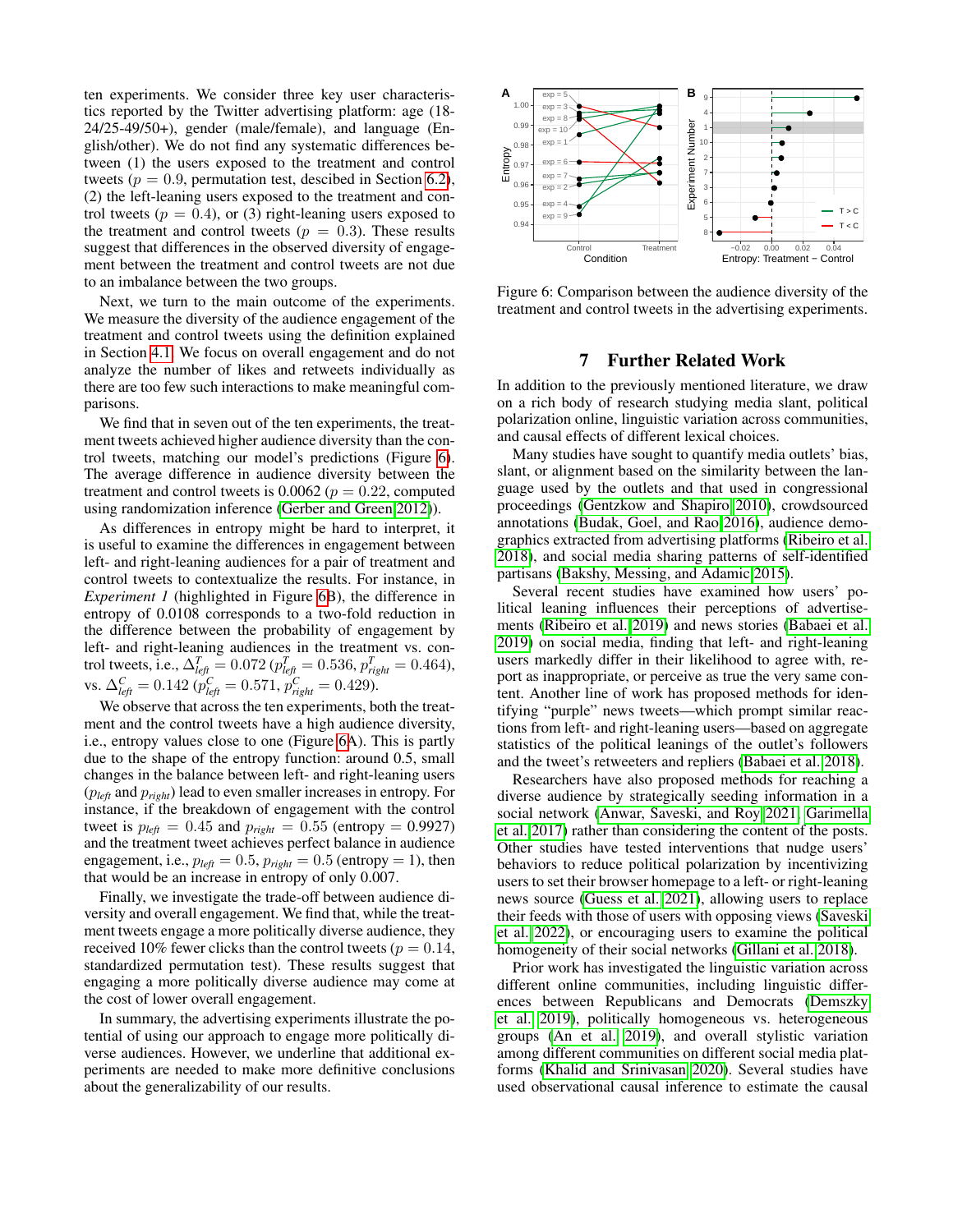effects of different lexical choices. Park et al. [\(2021\)](#page-11-40) analyze the differences between news headlines and the corresponding promotional social media posts, and estimate the effects of different editing strategies on audience engagement. Similarly, Wang and Culotta [\(2019\)](#page-11-41) investigate how single-word substitutions affect the audience's perception of a sentence.

Finally, several recent papers have discussed the challenges (Eckles et al. [2018\)](#page-11-42) and opportunities [\(Guess 2021\)](#page-11-43) of using advertisements to run social media experiments.

In contrast to these studies, we investigate the relationship between the content of the social media posts and the political diversity of their audience, develop tools that help media outlets reach a more politically diverse audience, and test them using advertising experiments.

# 8 Discussion and Conclusion

In this paper, we investigated the relationship between the content of tweets posted by media outlets and the political diversity of the users who engaged with them. We collected 566K tweets by five media outlets and the documentary series Frontline over more than three years. To measure each tweet's audience diversity, we computed the entropy of the distribution of left- vs. right-leaning users who shared the tweet. Using this data, we trained various models that, given the tweet text, predict the audience diversity. We then integrated the best model into a web application designed to help Frontline's journalists craft more bridging tweets, guided by the model predictions. Finally, in partnership with Frontline, we ran ten advertising experiments to test whether the model predictions can be effectively used to compose more bridging tweets. We found that in seven out of the ten experiments, the tweets selected by our model were indeed engaging to a more politically diverse audience, illustrating the effectiveness of our approach.

Studies of political polarization on social media typically investigate the behaviors of individual users. In this work, we focused on the media outlets' role in fragmenting the audience and developed tools that can help journalists reduce it. Our predictive models can be integrated into existing assistive writing technologies that journalists already use to enhance their writing process. From a methodological perspective, our design of the advertising experiments can help other researchers test new interventions on social platforms and achieve greater external validity of their findings.

Nonetheless, our work has limitations that open avenues for future work. First, since the advertising experiments are expensive and time-consuming—with most of the burden falling on the journalists who select, write, and approve the content—we were unable to run a large number of experiments. While the current results illustrate the effectiveness of our tools, the limited number of experiments prevents us from making definitive conclusions. Running additional experiments to test how our tools perform across different topics over a longer time frame remains a direction for future work. Second, while we used different features of Twitter's advertising platform to design experiments that resemble randomized experiments (used tailored-audiences, promoted-only tweets, capped the number of exposures per

user, and placed high bids), we were unable to remove the influence of the advertising engine entirely. More specifically, due to algorithmic predictions or market forces, the advertising engine may show the test tweets to users who are more likely to engage with them, instead of a random subset of users. While this is equally likely to occur in the treatment and control conditions, we cannot rule out the possibility that the higher audience diversity of the treatment tweets is not due to differences in the tweet content but due to differences in the delivery of the advertisements. Running further experiments with randomized assignment administered by the advertising engine when such a feature is available on Twitter is a promising avenue for future work.

This work is an initial step in investigating the relationship between content and the audience's political diversity on social media and developing tools that help journalists reach a more diverse audience. We hope that our analysis will encourage further work on the relationship between the content and the composition of the audience that engages with it. We also hope that our methodology for running advertising experiments can serve as a guide for academic researchers who want to test various interventions on social media platforms but do not have direct access to their users.

## Acknowledgments

We are grateful for comments from Lada Adamic, Dean Eckles, members of the Social Analytics Lab at MIT Sloan, Ugander Lab at Stanford, and the anonymous reviewers. We thanks the members of the Frontline team: Katherine Griwert, Ben Abrams, Pam Johnston, and Raney Aronson-Rath. We also thank Twitter for the financial and data support.

#### References

<span id="page-10-1"></span>Aldous, K. K.; An, J.; and Jansen, B. J. 2019. View, like, comment, post: Analyzing user engagement by topic at 4 levels across 5 social media platforms for 53 news organizations. In *ICWSM*.

<span id="page-10-8"></span>An, J.; Kwak, H.; Posegga, O.; and Jungherr, A. 2019. Political discussions in homogeneous and cross-cutting communication spaces. In *ICWSM*.

<span id="page-10-7"></span>Anwar, M. S.; Saveski, M.; and Roy, D. 2021. Balanced influence maximization in the presence of homophily. In *WSDM*.

<span id="page-10-4"></span>Ashok, V. G.; Feng, S.; and Choi, Y. 2013. Success with style: Using writing style to predict the success of novels. In *EMNLP*.

<span id="page-10-5"></span>Babaei, M.; Chakraborty, A.; Kulshrestha, J.; Redmiles, E.; Cha, M.; and Gummadi, K. 2019. Analyzing biases in perception of truth in news stories and their implications for fact checking. In *FAT\**.

<span id="page-10-6"></span>Babaei, M.; Kulshrestha, J.; Chakraborty, A.; Benevenuto, F.; Gummadi, K.; and Weller, A. 2018. Purple feed: Identifying high consensus news posts on social media. In *AIES*.

<span id="page-10-2"></span>Bakshy, E.; Messing, S.; and Adamic, L. A. 2015. Exposure to ideologically diverse news and opinion on Facebook. *Science* .

<span id="page-10-3"></span>Barberá, P.; Jost, J. T.; Nagler, J.; Tucker, J. A.; and Bonneau, R. 2015. Tweeting from left to right: Is online political communication more than an echo chamber? *Psychological Science* .

<span id="page-10-0"></span>Berger, J.; and Milkman, K. L. 2012. What makes online content viral? *Journal of Marketing Research* .